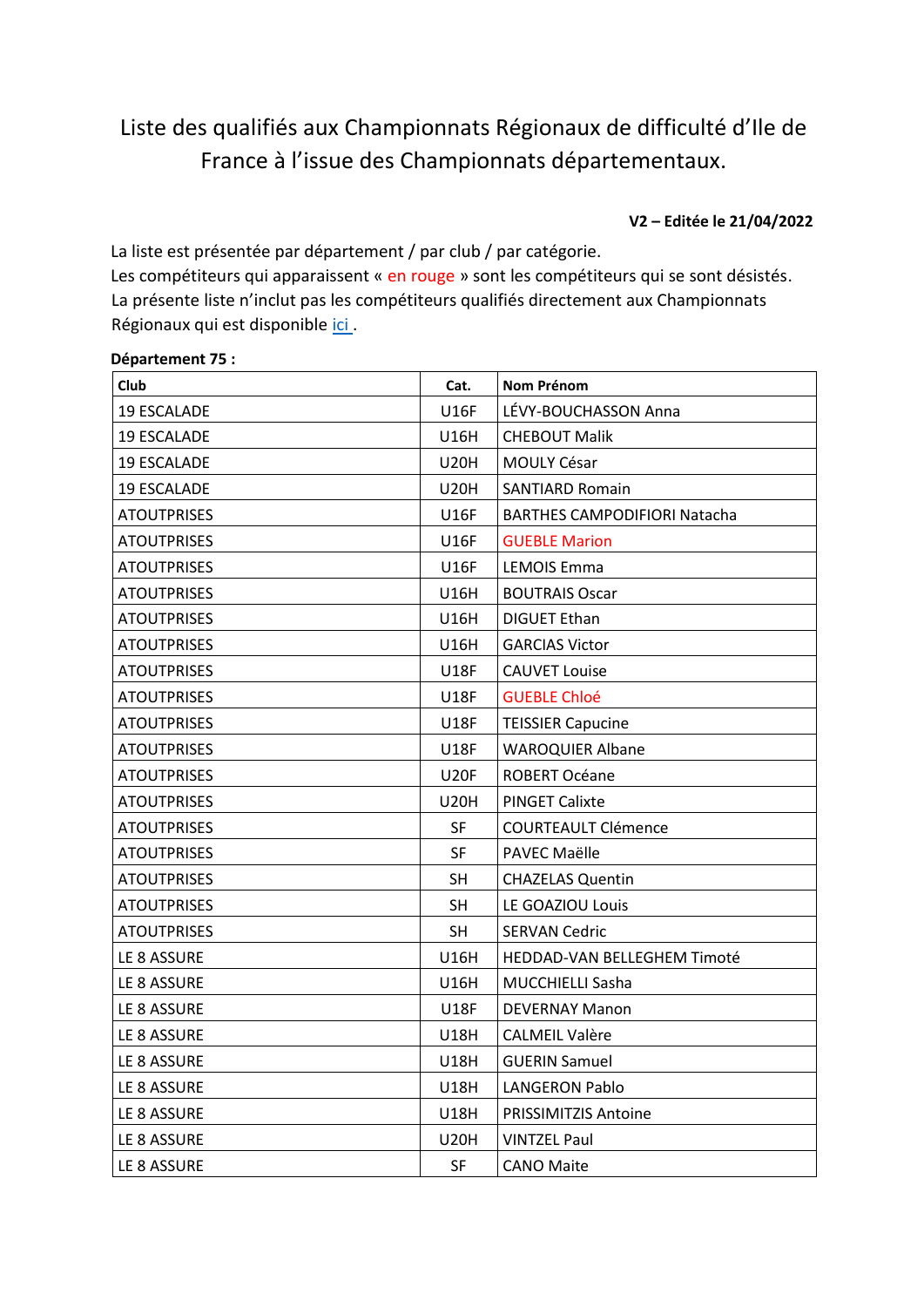| I LE 8 ASSURE       | SF | HENRY Edwige          |
|---------------------|----|-----------------------|
| I LE 8 ASSURE       | SΗ | JONCQUEZ Thibaut      |
| I LE 8 ASSURE       | SΗ | <b>LEGRAND Xavier</b> |
| l Licence HORS CLUB | SΗ | BARBASTE Raphael      |

#### Département 77 :

| Club                      | Cat.        | <b>Nom Prénom</b>         |
|---------------------------|-------------|---------------------------|
| <b>2APN GRIMPE</b>        | <b>U16H</b> | <b>PARE Martin</b>        |
| <b>DEGRE PLUS</b>         | U16F        | <b>AUSTRUY Jade</b>       |
| <b>DEGRE PLUS</b>         | <b>U16F</b> | JACOB OMESSA Eve          |
| <b>DEGRE PLUS</b>         | U16F        | <b>VITTORI Lou</b>        |
| <b>DEGRE PLUS</b>         | U16H        | <b>PUECH Yoann</b>        |
| <b>DEGRE PLUS</b>         | U18F        | LEFRERE Ema               |
| <b>DEGRE PLUS</b>         | <b>U18H</b> | NICOULEAU BOURLES Mathis  |
| <b>DEGRE PLUS</b>         | <b>U20H</b> | <b>MELLAT Mateo</b>       |
| <b>DEGRE PLUS</b>         | U20H        | VITTORI Côme              |
| IMAGINE                   | <b>U16F</b> | <b>CRETIEN Leonor</b>     |
| <b>IMAGINE</b>            | <b>U18F</b> | <b>GIRARD Pauline</b>     |
| <b>IMAGINE</b>            | U18F        | <b>LEMOINE Leyane</b>     |
| <b>IMAGINE</b>            | <b>U18F</b> | <b>PROST Maily</b>        |
| <b>IMAGINE</b>            | <b>U18H</b> | <b>JOMAT Nils</b>         |
| <b>IMAGINE</b>            | U18H        | VIANA MACHADO Lucas       |
| IMAGINE                   | <b>U18H</b> | <b>WAMBEKE Remi</b>       |
| <b>IMAGINE</b>            | SF          | <b>FADDA Amelie</b>       |
| <b>IMAGINE</b>            | <b>SH</b>   | DE CORDOVA Jérémy         |
| <b>IMAGINE</b>            | <b>SH</b>   | <b>LETENDRE Martin</b>    |
| <b>IMAGINE</b>            | <b>SH</b>   | <b>POTTIER Romain</b>     |
| <b>IMAGINE</b>            | <b>SH</b>   | <b>TRIBOULIN Pierre</b>   |
| <b>MEAUX ESCALADE</b>     | U16H        | MICHON BAZILE Léopold     |
| <b>MEAUX ESCALADE</b>     | <b>U20F</b> | <b>GARNIER Estelle</b>    |
| PARTAGE ESCALADE BUTHIERS | U16F        | <b>BERANGER Melisande</b> |
| PARTAGE ESCALADE BUTHIERS | <b>U16F</b> | WOLFF Maï Li              |
| PARTAGE ESCALADE BUTHIERS | U16H        | <b>ECOTIERE Nell</b>      |
| PARTAGE ESCALADE BUTHIERS | U16H        | <b>GEZAULT Lucas</b>      |
| R.E.V.E.                  | <b>U16F</b> | <b>BIRAULT Zoé</b>        |
| R.E.V.E.                  | <b>U16F</b> | <b>QUIN Alana</b>         |
| R.E.V.E.                  | U16H        | <b>SOUPHAVAT Mathis</b>   |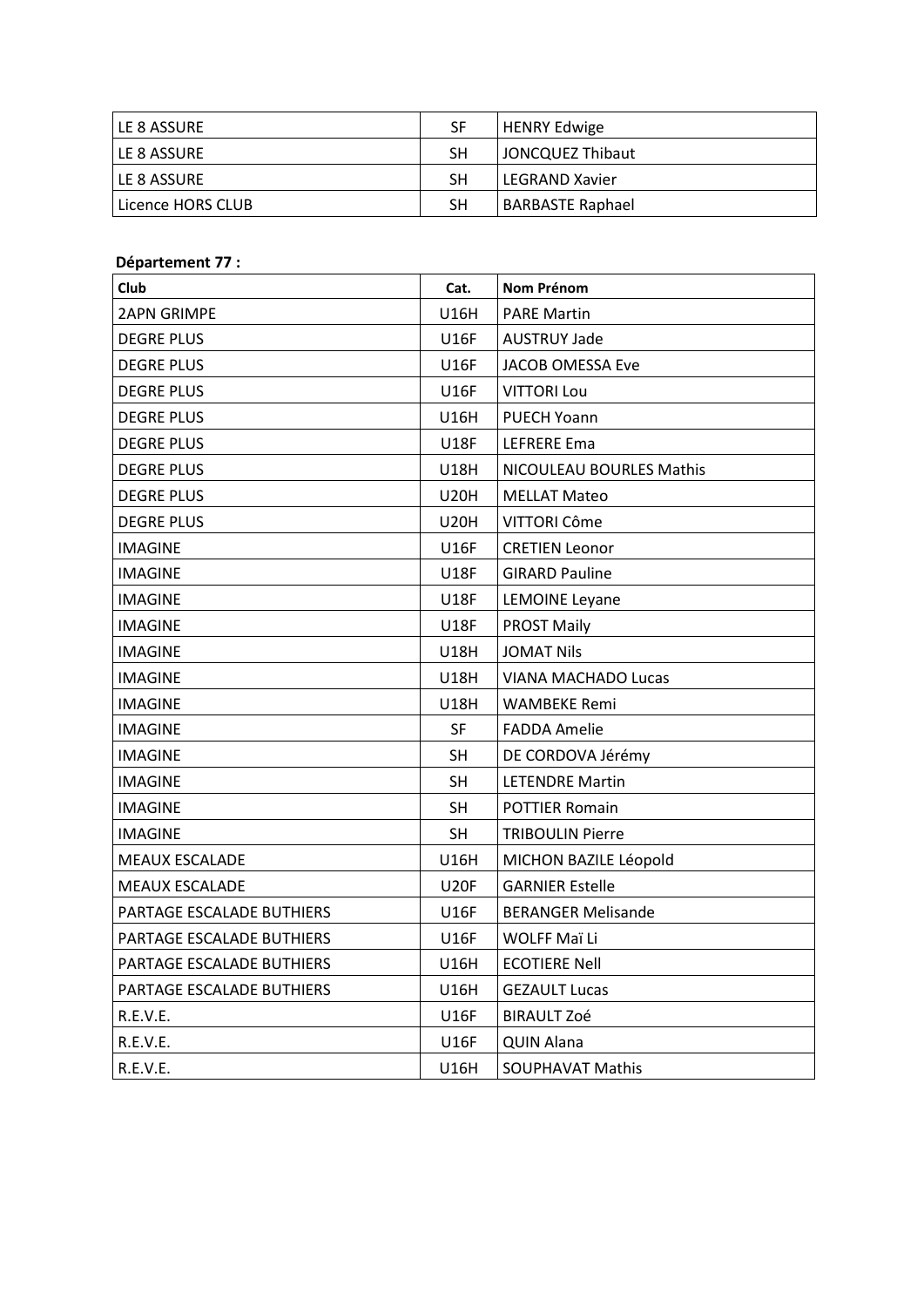## Département 78 :

| Club                                     | Cat.        | <b>Nom Prénom</b>         |
|------------------------------------------|-------------|---------------------------|
| <b>CLUB ESCALADE DE BONNELLE</b>         | <b>U16F</b> | <b>GARCIA Morgane</b>     |
| <b>CLUB ESCALADE DE BONNELLE</b>         | <b>U16F</b> | <b>TEVENET Caroline</b>   |
| <b>CLUB ESCALADE DE BONNELLE</b>         | <b>U16H</b> | <b>CROZATIER Simon</b>    |
| <b>CLUB ESCALADE DE BONNELLE</b>         | <b>U18F</b> | NAVARRO-FOURNES Clara     |
| <b>CLUB ESCALADE DE BONNELLE</b>         | <b>U18F</b> | <b>ROBBE Agnes</b>        |
| <b>CLUB IGNYMONTAIN D'ESCALADE LIBRE</b> | <b>U16H</b> | LAPEYRERE Samuel          |
| CLUB IGNYMONTAIN D'ESCALADE LIBRE        | <b>U18F</b> | <b>ESTIER Valentine</b>   |
| CLUB IGNYMONTAIN D'ESCALADE LIBRE        | <b>U20H</b> | <b>GARCIA Tristan</b>     |
| CLUB IGNYMONTAIN D'ESCALADE LIBRE        | <b>SH</b>   | <b>CARBONNE Thomas</b>    |
| CLUB IGNYMONTAIN D'ESCALADE LIBRE        | <b>SH</b>   | <b>GRIS Alexis</b>        |
| <b>ENTENTE SPORTIVE SARTROUVILLE</b>     | <b>U16F</b> | <b>CLEMENT Augustine</b>  |
| <b>ENTENTE SPORTIVE SARTROUVILLE</b>     | <b>U16F</b> | <b>JANOT DUPAS Adèle</b>  |
| <b>ENTENTE SPORTIVE SARTROUVILLE</b>     | <b>U16F</b> | LE HEN Clara              |
| <b>ENTENTE SPORTIVE SARTROUVILLE</b>     | <b>U16H</b> | <b>BUSSON Hugo</b>        |
| <b>ENTENTE SPORTIVE SARTROUVILLE</b>     | <b>U16H</b> | <b>FONTANIE Noe</b>       |
| <b>ENTENTE SPORTIVE SARTROUVILLE</b>     | <b>U18F</b> | <b>JANOT DUPAS Valere</b> |
| <b>ENTENTE SPORTIVE SARTROUVILLE</b>     | <b>U18H</b> | <b>DIOUF JONIS Nils</b>   |
| <b>ENTENTE SPORTIVE SARTROUVILLE</b>     | <b>SF</b>   | <b>CALOT Lilou</b>        |
| <b>ENTENTE SPORTIVE SARTROUVILLE</b>     | <b>SF</b>   | <b>JANOT DUPAS Valere</b> |
| <b>ESCALADE CLUB VERSAILLES</b>          | <b>U16H</b> | PINCHAUX Antoine          |
| <b>ESCALADE CLUB VERSAILLES</b>          | <b>U18H</b> | <b>DESURMONT Erik</b>     |
| <b>ESCALADE CLUB VERSAILLES</b>          | <b>U18H</b> | <b>THAUVIN Corentin</b>   |
| <b>ESCALADE CLUB VERSAILLES</b>          | <b>U20H</b> | PINCHAUX Augustin         |
| <b>ESCALADE CLUB VERSAILLES</b>          | SF          | <b>RENARD Laurine</b>     |
| <b>ESCALADE CLUB VERSAILLES</b>          | SF          | <b>THAUVIN Salome</b>     |
| <b>ESCALADE CLUB VERSAILLES</b>          | <b>SH</b>   | <b>LANTONNET Nathan</b>   |
| <b>GRIMP'EN TETE</b>                     | U16F        | <b>BATUT Gaelle</b>       |
| <b>GRIMP'EN TETE</b>                     | <b>U16F</b> | <b>LARZILLIERE Rose</b>   |
| <b>GRIMP'EN TETE</b>                     | <b>U20H</b> | <b>BRANCHE Mathurin</b>   |
| <b>GRIMP'EN TETE</b>                     | SF          | <b>JOSSEAUME Laurine</b>  |
| <b>GRIMP'FORTH</b>                       | <b>U16F</b> | RAJAVEL Varshny           |
| <b>GRIMP'FORTH</b>                       | SF          | <b>BACOT Marjolaine</b>   |
| <b>GRIMP'FORTH</b>                       | SF          | <b>VABOIS Julie</b>       |
| <b>GRIMP'FORTH</b>                       | <b>SH</b>   | <b>BLOUIN Jimmy</b>       |
| L'ESPRIT DES PICS                        | <b>U20H</b> | <b>VIVIER Maxence</b>     |
| L'ESPRIT DES PICS                        | <b>SF</b>   | ZALMANSKI Audrey          |
| <b>TEAM VERTICAL'ART</b>                 | SF          | <b>MARTIN Agathe</b>      |
| <b>TEAM VERTICAL'ART</b>                 | <b>SH</b>   | <b>VALFREDINI Antonin</b> |
| <b>VILLENNES ESCALADE</b>                | U16H        | <b>HAMPE Léonard</b>      |
| <b>VILLENNES ESCALADE</b>                | <b>U16H</b> | <b>MIGNOT Matis</b>       |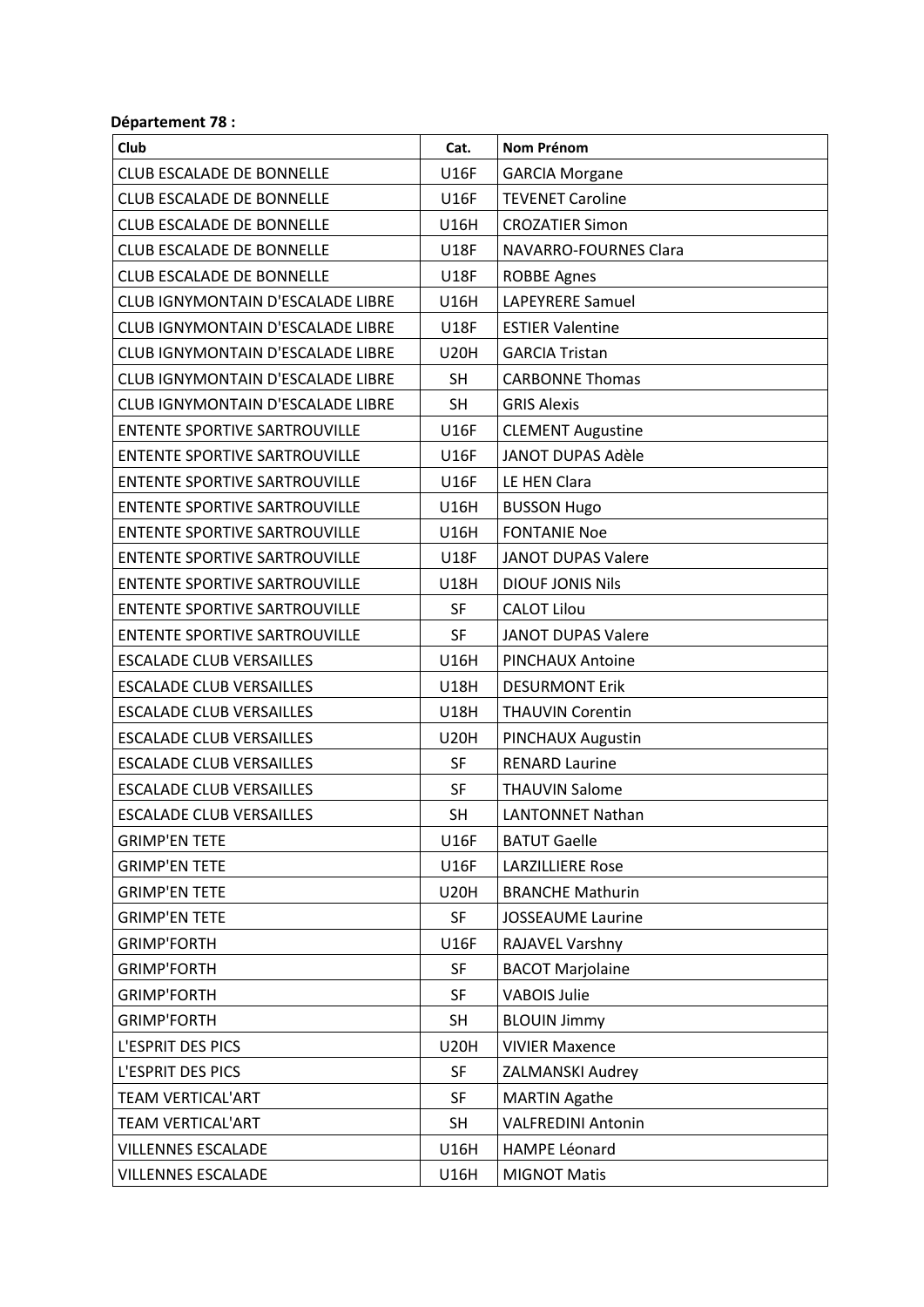| <b>VILLENNES ESCALADE</b> | U18H             | MARZOLI Raphael        |
|---------------------------|------------------|------------------------|
| <b>VILLENNES ESCALADE</b> | U <sub>20F</sub> | <b>ALLEHAUT Flavie</b> |
| <b>VILLENNES ESCALADE</b> | U20H             | LARTIGAU Ugo           |
| <b>VILLENNES ESCALADE</b> | SF               | <b>GUIOT Lorine</b>    |
| <b>VILLENNES ESCALADE</b> | SF               | <b>HAMELLE Manon</b>   |

## **Département 91 :**

| Club                            | Cat.        | <b>Nom Prénom</b>               |
|---------------------------------|-------------|---------------------------------|
| A.S.E. MONTAGNE ESCALADE        | <b>U16F</b> | <b>LUIT Lisa</b>                |
| A.S.E. MONTAGNE ESCALADE        | <b>U16F</b> | <b>TYBURN Alycia</b>            |
| A.S.E. MONTAGNE ESCALADE        | U16H        | <b>HANUS Gabriel</b>            |
| A.S.E. MONTAGNE ESCALADE        | <b>U16H</b> | <b>LAMOTH Lilian</b>            |
| A.S.E. MONTAGNE ESCALADE        | <b>U16H</b> | <b>LANGOT Thomas</b>            |
| A.S.E. MONTAGNE ESCALADE        | <b>U18F</b> | <b>CHARDON Sarah</b>            |
| A.S.E. MONTAGNE ESCALADE        | <b>U18H</b> | <b>D'ARTIGUES Pierre</b>        |
| A.S.E. MONTAGNE ESCALADE        | <b>U18H</b> | <b>FIGUERAS Matteo</b>          |
| A.S.E. MONTAGNE ESCALADE        | <b>SF</b>   | <b>FEL-LACOINTE Marie-laure</b> |
| A.S.E. MONTAGNE ESCALADE        | <b>SF</b>   | <b>GOMAS Maëva</b>              |
| A.S.E. MONTAGNE ESCALADE        | SF          | NAVAS NAVARRO Paloma            |
| A.S.E. MONTAGNE ESCALADE        | <b>SH</b>   | <b>COULOMB Pierre Louis</b>     |
| A.S.E. MONTAGNE ESCALADE        | <b>SH</b>   | <b>GUINDEUIL Nicolas</b>        |
| A.S.E. MONTAGNE ESCALADE        | <b>SH</b>   | <b>NABAT Pierre</b>             |
| A.S.S.G.A.                      | <b>U18F</b> | DAUPHIN Marylou                 |
| A.S.S.G.A.                      | <b>U18F</b> | <b>NOUGUES Sarah</b>            |
| A.S.S.G.A.                      | <b>U18H</b> | <b>BAILLY Antonin</b>           |
| A.S.S.G.A.                      | <b>U20F</b> | <b>DALO Anna</b>                |
| A.S.S.G.A.                      | <b>U20F</b> | <b>RENAUD Mahaut</b>            |
| A.S.S.G.A.                      | <b>SF</b>   | <b>BELMONTE CAUSSIEU Manon</b>  |
| A.S.S.G.A.                      | <b>SF</b>   | <b>CLAUDEL Margot</b>           |
| A.S.S.G.A.                      | <b>SF</b>   | <b>VIDAL Morgane</b>            |
| <b>ALTI'ROC</b>                 | U16H        | <b>OURTAAU Valentin</b>         |
| <b>BLOCK'OUT LISSES</b>         | U16H        | <b>EMERY Louis</b>              |
| <b>BLOCK'OUT LISSES</b>         | <b>SF</b>   | <b>ALLAYAUD Fanny</b>           |
| CLUB OMNISPORTS DE COURCOURONNE | <b>U20F</b> | <b>NAUDIN Anais</b>             |
| CLUB OMNISPORTS DE COURCOURONNE | <b>U20H</b> | <b>CHOUQUET Lorys</b>           |
| E.S. MASSY                      | U16H        | <b>AUGIS Titouan</b>            |
| E.S. MASSY                      | U16H        | MASSOT Cyrille                  |
| E.S. MASSY                      | <b>U18F</b> | YART Jeanne                     |
| E.S. MASSY                      | <b>U20F</b> | <b>FONTAINE Sibylle</b>         |
| E.S. MASSY                      | <b>U20H</b> | <b>BARRIER Garisse</b>          |
| E.S. MASSY                      | <b>U20H</b> | <b>CHEVALLIER Mathis</b>        |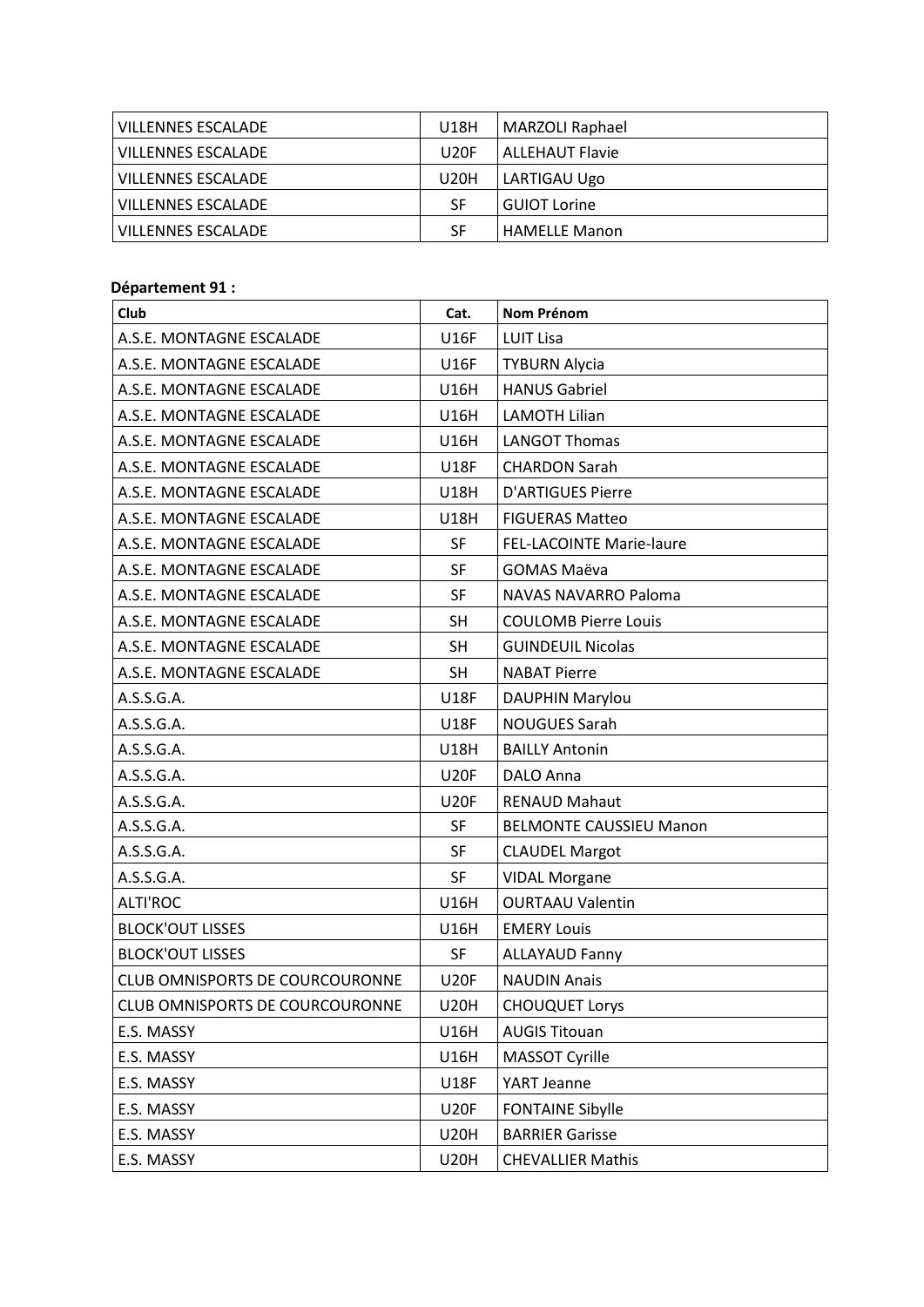| E.S. MASSY           | <b>U20H</b> | <b>KEODARA Antoine</b>    |
|----------------------|-------------|---------------------------|
| E.S. MASSY           | SF          | <b>PUJOL Eva</b>          |
| E.S. MASSY           | SF          | YART Jeanne               |
| E.S. MASSY           | <b>SH</b>   | <b>BERNIER Mael</b>       |
| E.S. MASSY           | <b>SH</b>   | <b>BRETON Timothee</b>    |
| E.S. MASSY           | <b>SH</b>   | CHIBA Léo                 |
| E.S. MASSY           | <b>SH</b>   | <b>DUFAYET Gabriel</b>    |
| E.S. MASSY           | <b>SH</b>   | <b>GRELAUD Christophe</b> |
| E.S. MASSY           | <b>SH</b>   | <b>KEODARA Antoine</b>    |
| E.S. MASSY           | <b>SH</b>   | <b>REBOLLO Arthur</b>     |
| E.S. MASSY           | <b>SH</b>   | <b>SHANKLAND Pierre</b>   |
| <b>MONTABLOC</b>     | <b>U16F</b> | ARBOGAST Jade             |
| <b>MONTABLOC</b>     | <b>U18F</b> | <b>BONIN Alice</b>        |
| <b>MONTABLOC</b>     | <b>U18H</b> | <b>ETIENNE Mathis</b>     |
| TEAM BLOCK'OUT       | <b>U16F</b> | <b>LAURENCE Lila</b>      |
| <b>USBY ESCALADE</b> | <b>U16F</b> | <b>DAVID Manon</b>        |
| <b>USBY ESCALADE</b> | <b>U18H</b> | <b>DAVID Clément</b>      |
| <b>USBY ESCALADE</b> | <b>U20H</b> | <b>BOJMAN Adam</b>        |
| <b>USBY ESCALADE</b> | <b>U20H</b> | MESSIN Maël               |
| <b>USBY ESCALADE</b> | <b>SH</b>   | <b>STENVOT Victor</b>     |

#### Département 92 :

| Club                   | Cat.        | <b>Nom Prénom</b>               |
|------------------------|-------------|---------------------------------|
| A.S. M. ESCALADE       | <b>U16H</b> | <b>FORTIN Paul</b>              |
| A.S. M. ESCALADE       | <b>U18H</b> | <b>MASSON Noe</b>               |
| ADRENALINE             | <b>U20H</b> | <b>MATHEVON Jean Baptiste</b>   |
| <b>AGRIPPINE</b>       | <b>U18F</b> | <b>MUSSI Manon</b>              |
| <b>AGRIPPINE</b>       | <b>U18H</b> | <b>GRILLON Malo</b>             |
| <b>AGRIPPINE</b>       | SH          | <b>BICHON REYNAUD Gabriel</b>   |
| ASPALA ANTONY ESCALADE | <b>U16F</b> | <b>COMPAN ARIANE</b>            |
| ASPALA ANTONY ESCALADE | <b>U16F</b> | <b>DUVAL Enora</b>              |
| ASPALA ANTONY ESCALADE | <b>SF</b>   | <b>BRUNIER Livia</b>            |
| ASPALA ANTONY ESCALADE | <b>SH</b>   | <b>HUERTAS Nicolas</b>          |
| ASPALA ANTONY ESCALADE | SH          | <b>SOUPEY Nils</b>              |
| C.S.M.E. CLAMART       | <b>U16F</b> | <b>GARNIER Juliana</b>          |
| C.S.M.E. CLAMART       | <b>U16F</b> | LEFEBVRE Mahaut                 |
| C.S.M.E. CLAMART       | <b>U16F</b> | PIAT Morgane                    |
| C.S.M.E. CLAMART       | <b>U16H</b> | <b>SCHLERET Swan</b>            |
| C.S.M.E. CLAMART       | U16H        | <b>ZOPPI Romain</b>             |
| C.S.M.E. CLAMART       | U18H        | <b>MARQUES MASSELOT Gabriel</b> |
| C.S.M.E. CLAMART       | <b>U20H</b> | <b>COLLOT Pierre</b>            |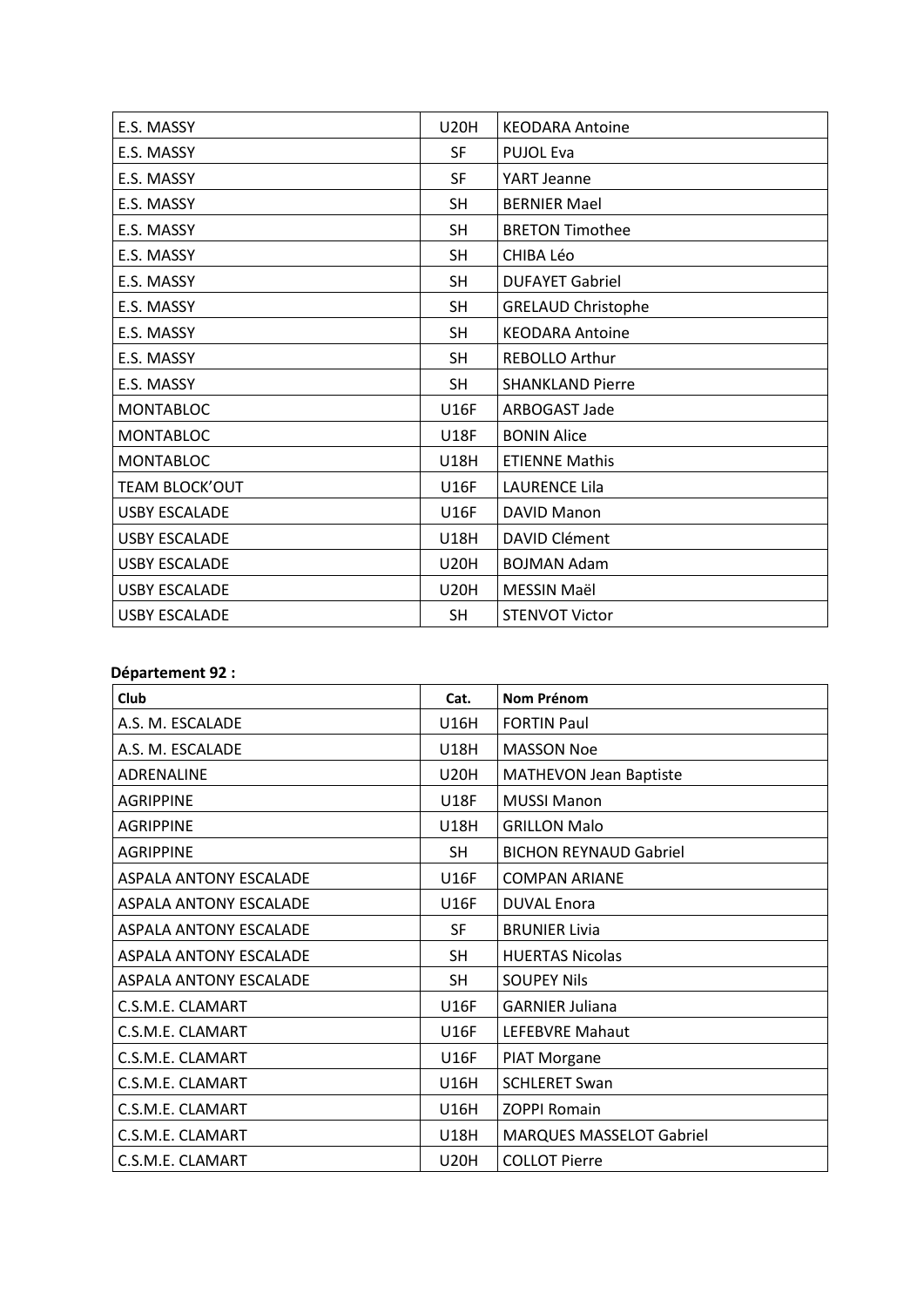| <b>CLUB ESCALADE ASNIERES SUR SEINE</b> | <b>U16F</b> | <b>DU GARREAU Flore</b>            |
|-----------------------------------------|-------------|------------------------------------|
| <b>CLUB ESCALADE ASNIERES SUR SEINE</b> | <b>U16H</b> | <b>ARTRU Emilien</b>               |
| <b>CLUB ESCALADE ASNIERES SUR SEINE</b> | <b>U16H</b> | <b>PESTEL Marek</b>                |
| CLUB ESCALADE ASNIERES SUR SEINE        | <b>SF</b>   | <b>GARZON HEREDIA Alicia</b>       |
| <b>CLUB ESCALADE ASNIERES SUR SEINE</b> | <b>SH</b>   | <b>MOUSTY Nicolas</b>              |
| <b>ISSY ESCALADE</b>                    | <b>SF</b>   | <b>BOUTTES-MAUHOURAT Nathaëlle</b> |
| LEVALLOIS SPORTING CLUB                 | <b>U16F</b> | <b>ANCERNE Manon</b>               |
| LEVALLOIS SPORTING CLUB                 | <b>U16H</b> | <b>MOISAN Constant</b>             |
| LEVALLOIS SPORTING CLUB                 | <b>U16H</b> | <b>SULTAN Ethan</b>                |
| LEVALLOIS SPORTING CLUB                 | <b>U18F</b> | <b>FOURNIER Sidonie</b>            |
| LEVALLOIS SPORTING CLUB                 | <b>U20H</b> | <b>PLOMION Baptiste</b>            |
| LEVALLOIS SPORTING CLUB                 | <b>SF</b>   | <b>HEIDERSCHEID Julie</b>          |
| LEVALLOIS SPORTING CLUB                 | <b>SF</b>   | MOUQUET Esther                     |
| OLYMPIC GARENNOIS ESCALADE              | <b>U16F</b> | <b>ARCELIN Domitille</b>           |
| <b>OLYMPIC GARENNOIS ESCALADE</b>       | <b>U20F</b> | <b>RICHE Manon</b>                 |
| OLYMPIC GARENNOIS ESCALADE              | <b>U20H</b> | D ALBERTO Clément                  |
| SEVR'ESCALADE - DYNAMIC SEVRES          | <b>SH</b>   | <b>DECOUX Louis Marie</b>          |
| <b>SURESNES ESCALADE</b>                | <b>U16H</b> | <b>MOREAU Maxence</b>              |
| <b>SURESNES ESCALADE</b>                | <b>U18H</b> | <b>MARCILLAT Mathys</b>            |
| <b>SURESNES ESCALADE</b>                | <b>U20F</b> | <b>RODRIGUES Edanur</b>            |
| <b>SURESNES ESCALADE</b>                | <b>SF</b>   | PELEE DE SAINT MAURICE Louise      |
| <b>SURESNES ESCALADE</b>                | <b>SH</b>   | <b>MENEGAT Guillaume</b>           |

#### Département 93 :

| Club                   | Cat.        | Nom Prénom                      |
|------------------------|-------------|---------------------------------|
| <b>AULNAY GRIMPE</b>   | U16F        | <b>BOUFFAUT Melodie</b>         |
| <b>AULNAY GRIMPE</b>   | U16H        | NGUON-BERCESSIO Orson-alexandre |
| <b>AULNAY GRIMPE</b>   | <b>U18F</b> | SAVELLI Léa                     |
| <b>AULNAY GRIMPE</b>   | <b>SH</b>   | <b>GERARD Damien</b>            |
| <b>BLOCK'OUT PARIS</b> | <b>U18F</b> | RICHARD Mélina                  |
| <b>ESCAPADE</b>        | U16F        | <b>JOURDE Elsa</b>              |
| <b>ESCAPADE</b>        | <b>U16F</b> | LOURENCO Maia                   |
| <b>ESCAPADE</b>        | <b>U18F</b> | <b>EVAIN Emma</b>               |
| <b>ESCAPADE</b>        | <b>U18F</b> | <b>GUILLOMET Léa</b>            |
| <b>ESCAPADE</b>        | U18H        | <b>CRESSIN Sacha</b>            |
| <b>ESCAPADE</b>        | U18H        | <b>KOLSI Bilel</b>              |
| <b>ESCAPADE</b>        | <b>U20F</b> | <b>CHARLET Aude</b>             |
| <b>ESCAPADE</b>        | <b>U20F</b> | PECARRERE BLOT Zoé              |
| <b>ESCAPADE</b>        | <b>SF</b>   | <b>BEHRA Florine</b>            |
| <b>ESCAPADE</b>        | <b>SF</b>   | <b>POZZI Florie</b>             |
| <b>ESCAPADE</b>        | <b>SH</b>   | <b>BERNHART Camill</b>          |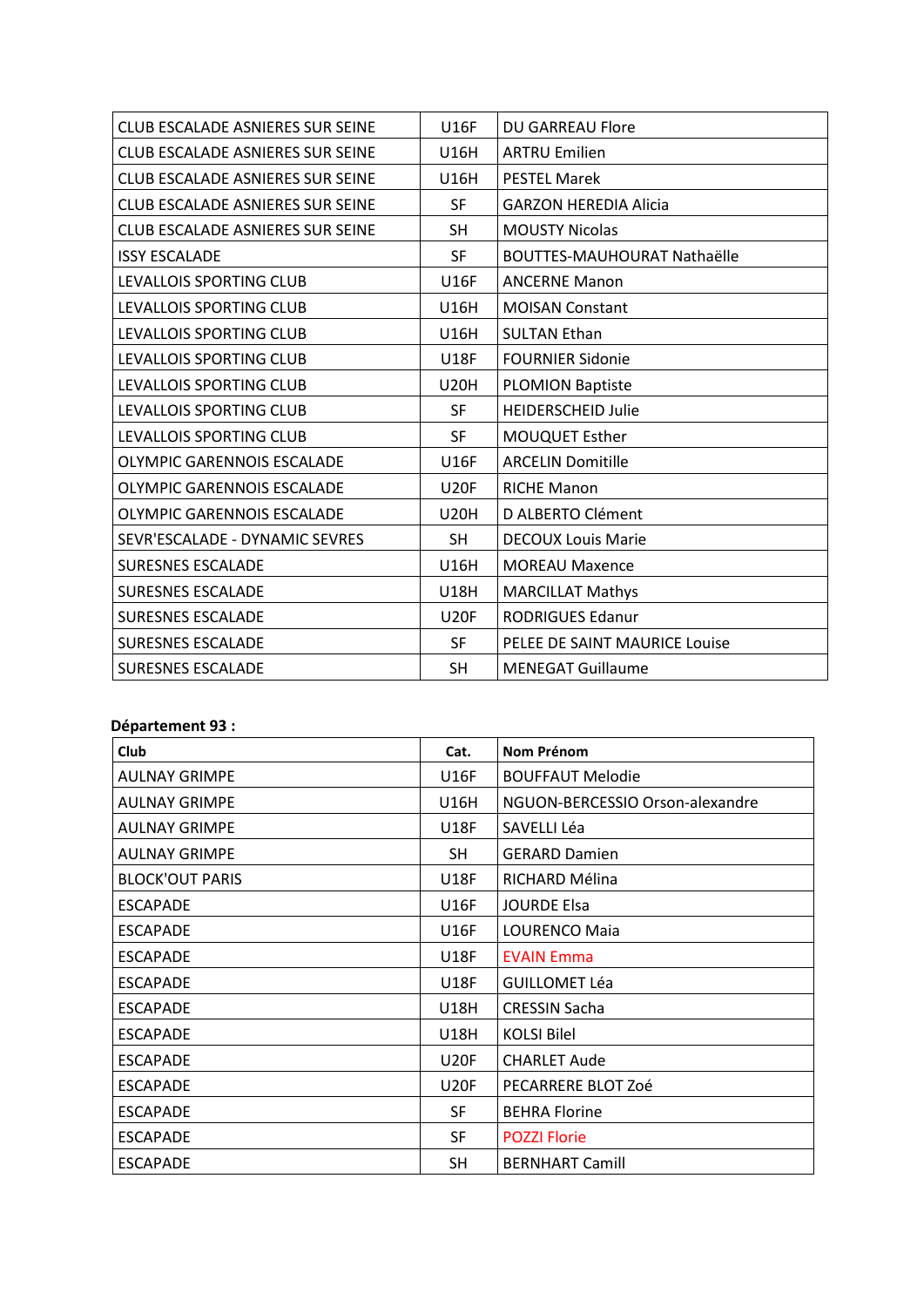| <b>ESCAPADE</b>            | <b>SH</b>   | <b>BIALOKRYTY Bartosz</b> |
|----------------------------|-------------|---------------------------|
| <b>ESCAPADE</b>            | <b>SH</b>   | <b>DURAND Antoine</b>     |
| <b>PANTIN ESCALADE</b>     | <b>U16H</b> | <b>DUCHIER Abel</b>       |
| <b>PANTIN ESCALADE</b>     | <b>SF</b>   | <b>OLIVIERI Lucie</b>     |
| PANTIN ESCALADE            | <b>SH</b>   | <b>TORREKENS Samy</b>     |
| VALJO'GRIMPE               | <b>U16H</b> | <b>CHIKHOUNE Ilan</b>     |
| <b>VALJO'GRIMPE</b>        | <b>SH</b>   | REGGIO Richard            |
| <b>VERTIGE MONTFERMEIL</b> | <b>U16F</b> | <b>MERLINI Victorya</b>   |
| <b>VERTIGE MONTFERMEIL</b> | <b>U16F</b> | <b>MOSSANT Clara</b>      |
| <b>VERTIGE MONTFERMEIL</b> | <b>U16H</b> | <b>KESRAOUI Renald</b>    |
| <b>VERTIGE MONTFERMEIL</b> | <b>U16H</b> | <b>MARTINEZ Lucas</b>     |
| <b>VERTIGE MONTFERMEIL</b> | <b>U18F</b> | <b>BAUDEL Alanis</b>      |
| <b>VERTIGE MONTFERMEIL</b> | <b>U18F</b> | <b>VIENAT Lise</b>        |
| <b>VERTIGE MONTFERMEIL</b> | <b>U18H</b> | <b>CORREIA Hugo</b>       |
| <b>VERTIGE MONTFERMEIL</b> | <b>U20F</b> | <b>DECELLE Maelys</b>     |
| <b>VERTIGE MONTFERMEIL</b> | <b>SF</b>   | <b>BAUDEL Alanis</b>      |
| <b>VERTIGE MONTFERMEIL</b> | <b>SF</b>   | <b>DECELLE Maelys</b>     |
| <b>VERTIGE MONTFERMEIL</b> | <b>SF</b>   | <b>DELOUR Catherine</b>   |
| <b>VERTIGE MONTFERMEIL</b> | SF          | LE TALOUR Kristell        |
| <b>VERTIGE MONTFERMEIL</b> | <b>SF</b>   | PROVENZANO Marina         |
| <b>VERTIGE MONTFERMEIL</b> | <b>SH</b>   | <b>BOCKET Damien</b>      |
| <b>VERTIGE MONTFERMEIL</b> | <b>SH</b>   | <b>DECELLE Theo</b>       |

#### Département 94 :

| Club                      | Cat.        | <b>Nom Prénom</b>              |
|---------------------------|-------------|--------------------------------|
| <b>CLUB HARDBLOC</b>      | U16F        | <b>GOIN Anaele</b>             |
| <b>CLUB HARDBLOC</b>      | <b>U18F</b> | <b>PANDJAITAN Elena</b>        |
| <b>CLUB HARDBLOC</b>      | <b>U18H</b> | <b>CARTIER Damien</b>          |
| <b>CLUB HARDBLOC</b>      | SH          | <b>GERRI Olivier</b>           |
| CRUX CLUB NOGENT ESCALADE | <b>SF</b>   | <b>MARCHINI Rachel</b>         |
| GRIMPE EN TÊTE            | <b>U16H</b> | <b>LANE Nathan</b>             |
| <b>GRIMPE EN TÊTE</b>     | <b>U20H</b> | <b>FARNAULT Gabriel</b>        |
| GRIMPE EN TÊTE            | <b>U20H</b> | <b>HANCZYK Baptiste</b>        |
| <b>GRIMPE EN TÊTE</b>     | <b>SF</b>   | LE BERRE Klervie               |
| LE DAHU                   | <b>SH</b>   | <b>SCHAFF Aurelien</b>         |
| <b>ODACES</b>             | <b>U18F</b> | <b>SAUGIER Alix</b>            |
| <b>ODACES</b>             | <b>U20F</b> | <b>CRAMBES Célia</b>           |
| <b>ODACES</b>             | <b>U20F</b> | D'AMICO Salomé                 |
| <b>ODACES</b>             | <b>U20F</b> | <b>MIGNOT Lilou</b>            |
| <b>ODACES</b>             | <b>U20F</b> | <b>SAUGIER Lila</b>            |
| <b>ODACES</b>             | <b>U20F</b> | <b>VIANCE BRESSAUDIER Lise</b> |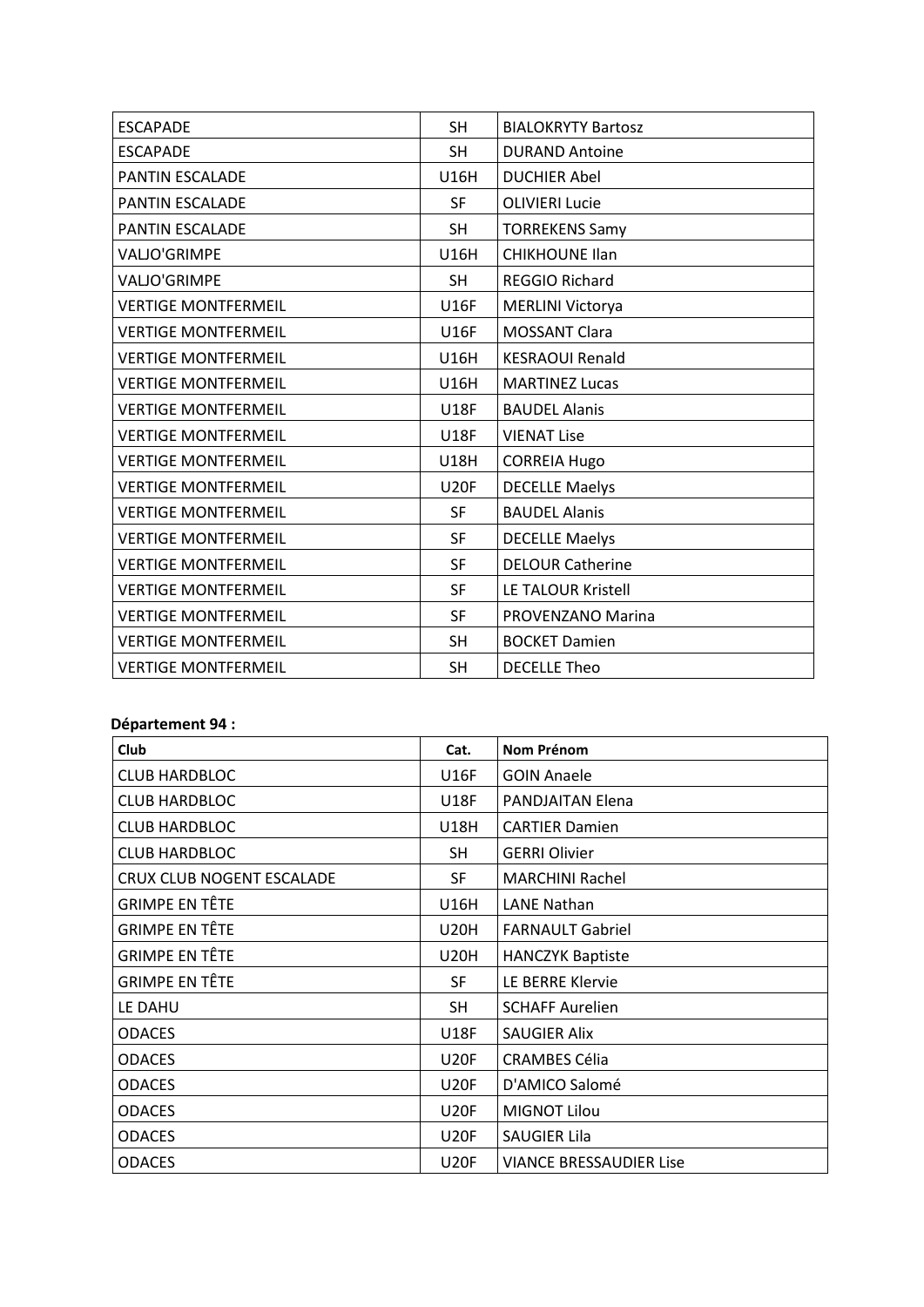| <b>ODACES</b>        | <b>U20H</b> | LOISEAU Natanael            |
|----------------------|-------------|-----------------------------|
| <b>ODACES</b>        | <b>SH</b>   | <b>AUSTIN Tom</b>           |
| <b>ODACES</b>        | <b>SH</b>   | <b>DENTRAYGUES Mael</b>     |
| <b>SMUS ESCALADE</b> | <b>U16F</b> | <b>BAPTISTE Meryl</b>       |
| <b>SMUS ESCALADE</b> | <b>U16F</b> | <b>DYAN Romane</b>          |
| <b>SMUS ESCALADE</b> | <b>U16F</b> | <b>HAIRAULT Romane</b>      |
| <b>SMUS ESCALADE</b> | <b>U16H</b> | <b>CLEMENTE Keiran</b>      |
| <b>SMUS ESCALADE</b> | <b>U18F</b> | <b>LECREST PICCIOLI Lou</b> |
| <b>SMUS ESCALADE</b> | <b>U18H</b> | <b>DUBOIS Romain</b>        |
| <b>SMUS ESCALADE</b> | <b>U18H</b> | <b>HERROUIN Tanguy</b>      |
| <b>SMUS ESCALADE</b> | <b>U20F</b> | LE GOFF Capucine            |
| <b>SMUS ESCALADE</b> | <b>U20F</b> | PHOEUN Clara                |
| <b>SMUS ESCALADE</b> | <b>U20H</b> | <b>CRAGUE Ilian</b>         |
| <b>SMUS ESCALADE</b> | <b>U20H</b> | MOREAU Julien               |
| <b>SMUS ESCALADE</b> | <b>SF</b>   | <b>BEDU Elodie</b>          |
| <b>SMUS ESCALADE</b> | <b>SF</b>   | <b>CATARINO Julia</b>       |
| <b>SMUS ESCALADE</b> | SF          | <b>COULON Garance</b>       |
| <b>SMUS ESCALADE</b> | <b>SF</b>   | <b>GERARDIN Alice</b>       |
| <b>SMUS ESCALADE</b> | <b>SF</b>   | <b>PUGLIESE Eugenia</b>     |
| <b>SMUS ESCALADE</b> | <b>SH</b>   | LE GOFF Cédric              |
| <b>SMUS ESCALADE</b> | <b>SH</b>   | RAVELOMANANTSOA Raphaël     |
| U.S. IVRY            | <b>U16H</b> | <b>OUDIN Félix</b>          |
| U.S. IVRY            | <b>SF</b>   | <b>BOYER Lucie</b>          |

## Département 95 :

| <b>Club</b>                      | Cat.        | Nom Prénom                |
|----------------------------------|-------------|---------------------------|
| <b>BIG WALL FRANCONVILLE</b>     | <b>U20F</b> | <b>PLOUX Alice</b>        |
| <b>BIG WALL FRANCONVILLE</b>     | <b>SF</b>   | <b>BABINET Clotilde</b>   |
| <b>BIG WALL FRANCONVILLE</b>     | <b>SF</b>   | <b>GANDIT Jeanne</b>      |
| <b>BLOCK'OUT CERGY</b>           | <b>U18F</b> | <b>BATONNET Lola</b>      |
| <b>BLOCK'OUT CERGY</b>           | <b>U18H</b> | <b>SAUCET Nohlan</b>      |
| <b>BLOCK'OUT CERGY</b>           | <b>U20H</b> | <b>AUDINEAU Guillaume</b> |
| <b>CLUB ESCALADE BEAUMONTOIS</b> | U16F        | <b>MARTEAU Elise</b>      |
| <b>CLUB ESCALADE BEAUMONTOIS</b> | <b>U18F</b> | LINE MIGNOT Ninon         |
| <b>CLUB ESCALADE BEAUMONTOIS</b> | <b>U18H</b> | <b>CHANAI Yanis</b>       |
| <b>CLUB ESCALADE BEAUMONTOIS</b> | <b>U20F</b> | PODESTA Elina             |
| <b>CLUB ESCALADE BEAUMONTOIS</b> | <b>U20F</b> | <b>URDIALES Lilou</b>     |
| <b>CLUB ESCALADE BEAUMONTOIS</b> | <b>U20H</b> | <b>DEGROOTTE Joris</b>    |
| <b>CLUB ESCALADE BEAUMONTOIS</b> | <b>U20H</b> | PEREDA CARMONA Gabriel    |
| <b>CLUB ESCALADE BEAUMONTOIS</b> | <b>U20H</b> | <b>SALAUN Ewen</b>        |
| <b>CLUB ESCALADE BEAUMONTOIS</b> | <b>SH</b>   | <b>BALLURIAUD Yoann</b>   |